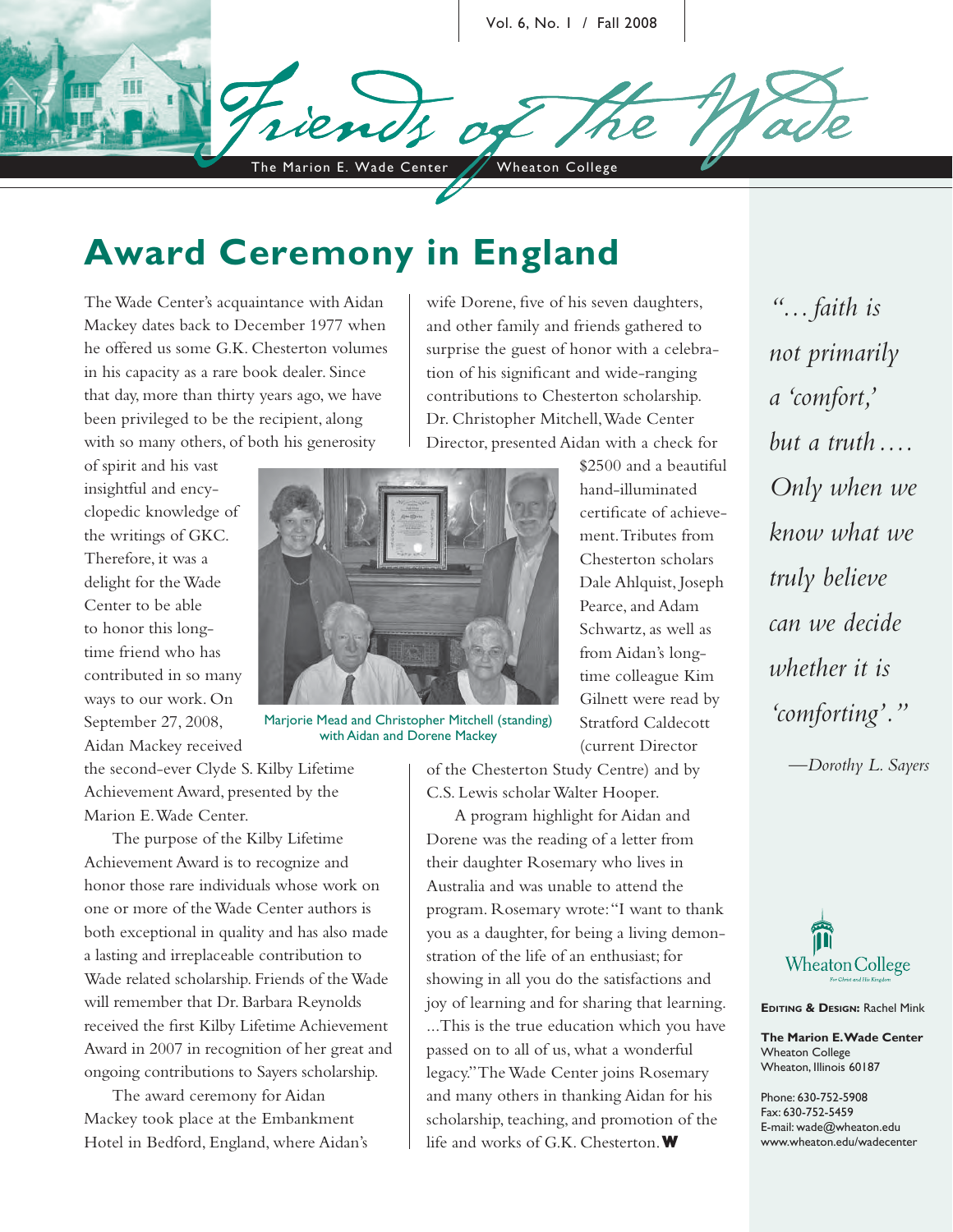# **Corner Corner**

**Director's**

Director's

As we near the end of 2008, there is much for which we at the Wade Center are thankful in the areas of staff and program development. Beth Hammer joined the Wade staff in March to share front desk duties with Shawn. Beth is bright, personable, and brings a wealth of experience as a pastor's wife to the position. Both Heidi Truty (Head of Public Services) and archivist Laura Schmidt attended professional conferences this year, furthering their ability to serve the mission of the Wade.

Highlights in the area of program development include the unveiling of an exhibit of original artwork by celebrated British artist and illustrator Pauline Baynes, whose illustrations adorn the Chronicles of Narnia and various works of J.R.R. Tolkien. Alongside the exhibit, the Wade published a limited edition book of her illustrations of Psalm 8 that we entitled *How Excellent is Thy Name*. In the fall, Associate Director Marjorie Mead and I traveled to Bedford, England to present the second Clyde S. Kilby Lifetime Achievement Award to Aidan Mackey for his work on G.K. Chesterton. Also, the Wade hosted a conference marking the  $100<sup>th</sup>$  anniversary of the publication of Chesterton's books *Orthodoxy* and *The Man Who Was Thursday*.

Without your support through volunteering, donations, prayer, referrals, and friendship, this work could not happen. On behalf of the whole Wade staff, thank you.

WITH ALL GOOD WISHES,

Un hotchel

## **Did You Know?**

On June 25<sup>th</sup> & 26<sup>th</sup>, 2009, the Oxford C.S. Lewis Society will present a new production of *Perelandra*, an opera by



# **Up Close** A Q&A with Jerry Root

Dr. Jerry Root has been studying C.S. Lewis for 38 years, and continuously teaching college and graduate courses about Lewis for 28 years. Jerry is Assistant Professor in the Christian Formation and Ministry Department at Wheaton College as well as in the Evangelism and Leadership Department of the Wheaton College graduate school, and is an adjunct professor at Biola University. He is also the Associate Director of the Institute for Strategic Evangelism where he provides leadership for Wheaton College's Evangelism Initiative. Of his longtime interest in C.S. Lewis, Jerry says "I have specialized in [Lewis's] life and work. But the study of Lewis will never leave a person in a Lewis rut. He takes the reader everywhere; he was a true Christian educator who saw the integration of faith in all he did. My own interests in Christian education and spiritual formation as well as evangelism and mentoring have been motivated by my Lewis studies." His recent book, *C.S. Lewis and a Problem of Evil: An Investigation of a Pervasive Theme*, brings aspects of these varied interests together.

### **You accepted a position on the Wade Steering Committee in 1989. How do you see your role as a member of this advisory board?**

I've seen many research libraries before, but nothing like the Wade Center. The care given to the seven authors—Barfield, Chesterton, Lewis, MacDonald, Sayers, Tolkien, and Williams—is unparalleled. The collection and careful protection of the resources at the

> Wade, as well as the preparation of the material for access by researchers, has been honed to an art form. What I bring to the Steering Committee is encouragement for the great work done by those on staff at the Wade. Furthermore, I have been able to contribute resources to the collection. In my own study over the years I have come across many unique items particularly related to Lewis and, while I have a good library of Lewis resources at home, I have always felt that the unique and rare material should be at the Wade

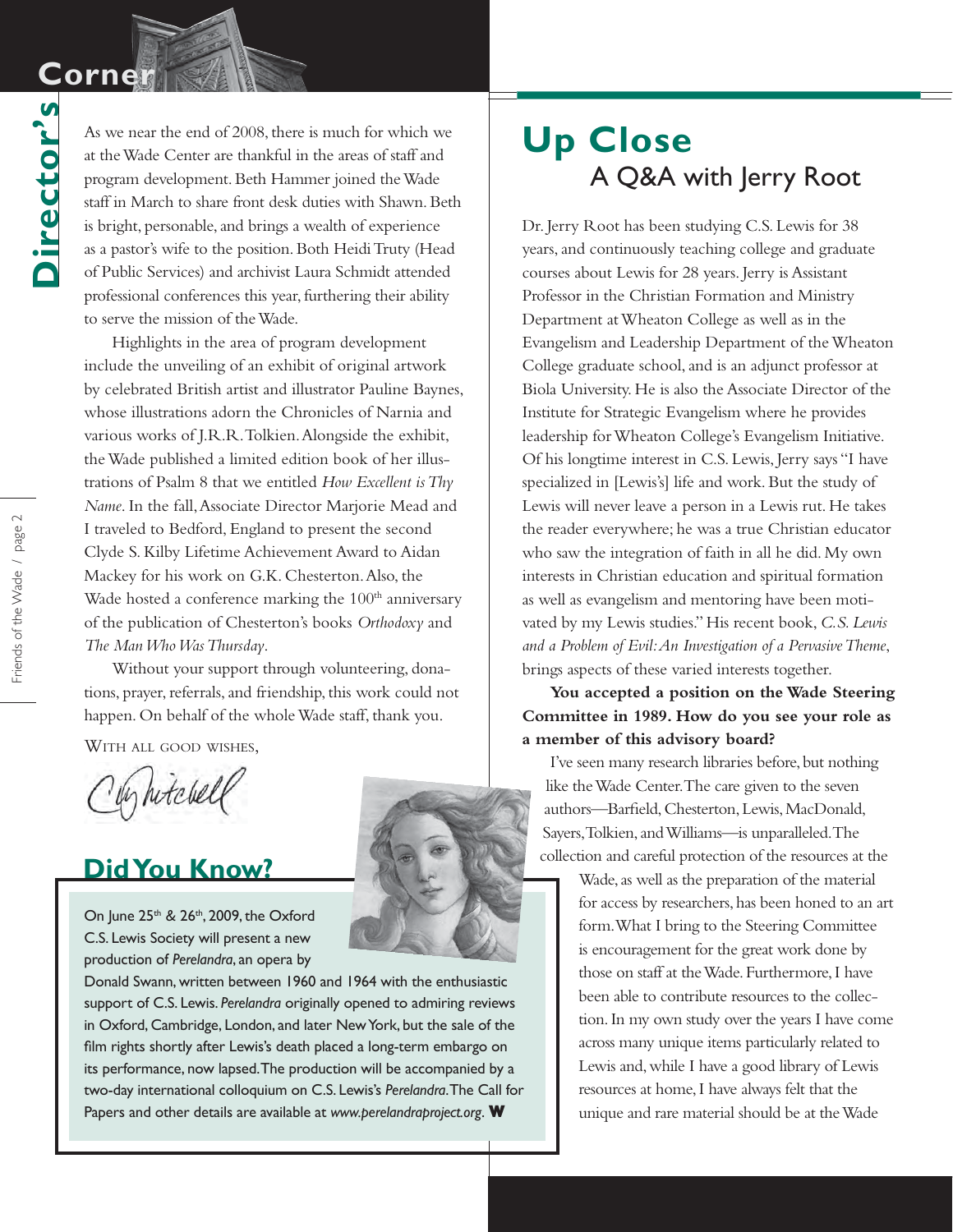Center available for researchers. It would be wonderful if everyone voluntarily contributed their particularly unique material to the Wade where it would be well cared for



ship. I think I also contribute to the Wade Steering Committee by offering suggestions and advice relative to Lewis studies. And lastly, I think I lend some degree of continuity to the committee having been a friend to all of the curators as well as Marj Mead. It's been so much fun being a part of the Steering Committee, I can hardly believe it's been nearly 20 years!

and made available to benefit scholar-

**Please summarize the main point of your new book** *C.S. Lewis and a Problem of Evil***.**

C.S. Lewis was concerned about an aspect of the problem of evil he called *subjectivism*: a kind of subjectivity that is no longer responsive to objective reality but rather engages in moral relativizing or self-justification of one's perspective and moves toward self-referentialism and utilitarianism. Lewis believed that subjectivism is the way most evil acts are rationalized. *C.S. Lewis and a Problem of Evil* provides a holistic reading of Lewis by walking the reader through all of Lewis's published work and argues Lewis's case against *subjectivism*. Furthermore, the book reveals that Lewis consistently uses both his fiction and non-fiction to make the point rhetorically. He concerns himself with literary critical approaches that tend toward subjectivism and he exposes them. In fact, over four decades Lewis consistently portrayed his evil characters as subjectivists. Lewis's warnings are prophetic; this book is not merely an exposition of C.S. Lewis, but also a timely investigation into the problem of evil.

#### **For what audience is this book intended?**

Though intended for an academic audience, the book is readable and accessible to the layperson, especially someone interested in knowing Lewis as a whole author. That is, someone who wants to understand him as the author of eleven literary genres, not merely an author of children's books, or Christian apologetics, or science fiction, but also the author of profound literary criticism, narrative poetry, and the like. Judgments are often made about Lewis from an uninformed

perspective. While not everyone has time to read the 73 titles attributed to him (not to mention the mounting number of books about him), nevertheless some will definitely find it helpful to read a book such as this that takes all of his literary genres seriously as it argues its point.

Jerry Root's book *C.S. Lewis and a Problem of Evil* can be ordered at any bookstore using ISBN 13: 978-1- 55635-720-6. As a special offer for Friends of the Wade, you can purchase personalized signed copies through the Wheaton College Bookstore (*www.wheatonbooks.com*). When ordering, indicate in the notes field "FOTW" and how you would like Jerry to inscribe the book(s). **W**

## **Spotlight on** *SEVEN*

### **Volume 25**

The Wade Center is pleased to announce the release of Volume 25 of *VII: An Anglo-American Literary Review*. This issue opens with Chad Schrock's examination of C.S. Lewis's *Till We Have Faces*, and Reid Makowsky's analysis of George MacDonald's *Phantastes*. Also included is a conversation between Norbert Feinendegen and Stephen Thorson regarding the "Great War" of C.S. Lewis and Owen Barfield.

Additionally, a previously unpublished essay by Owen Barfield entitled "Death" reflects the influence of George MacDonald's writings while expressing Barfield's own Anthroposophical understanding of the concept of "death to self." Introductions by Chris Mitchell and Jane Hipolito, and footnotes by Amy Vail to Barfield's text, posit the importance of this essay for understanding aspects of Barfield's thought, as well as his influence on and divergence from C.S. Lewis's thought.

Closing the volume is Brian Horne's essay evaluating *Charles Williams: Alchemy and Integration*, by Gavin Ashenden, followed by reviews and booknotes on nineteen recent publications related to the Wade authors. To order this volume of *SEVEN* or back issues, contact us directly or download an order form from our website. **W**